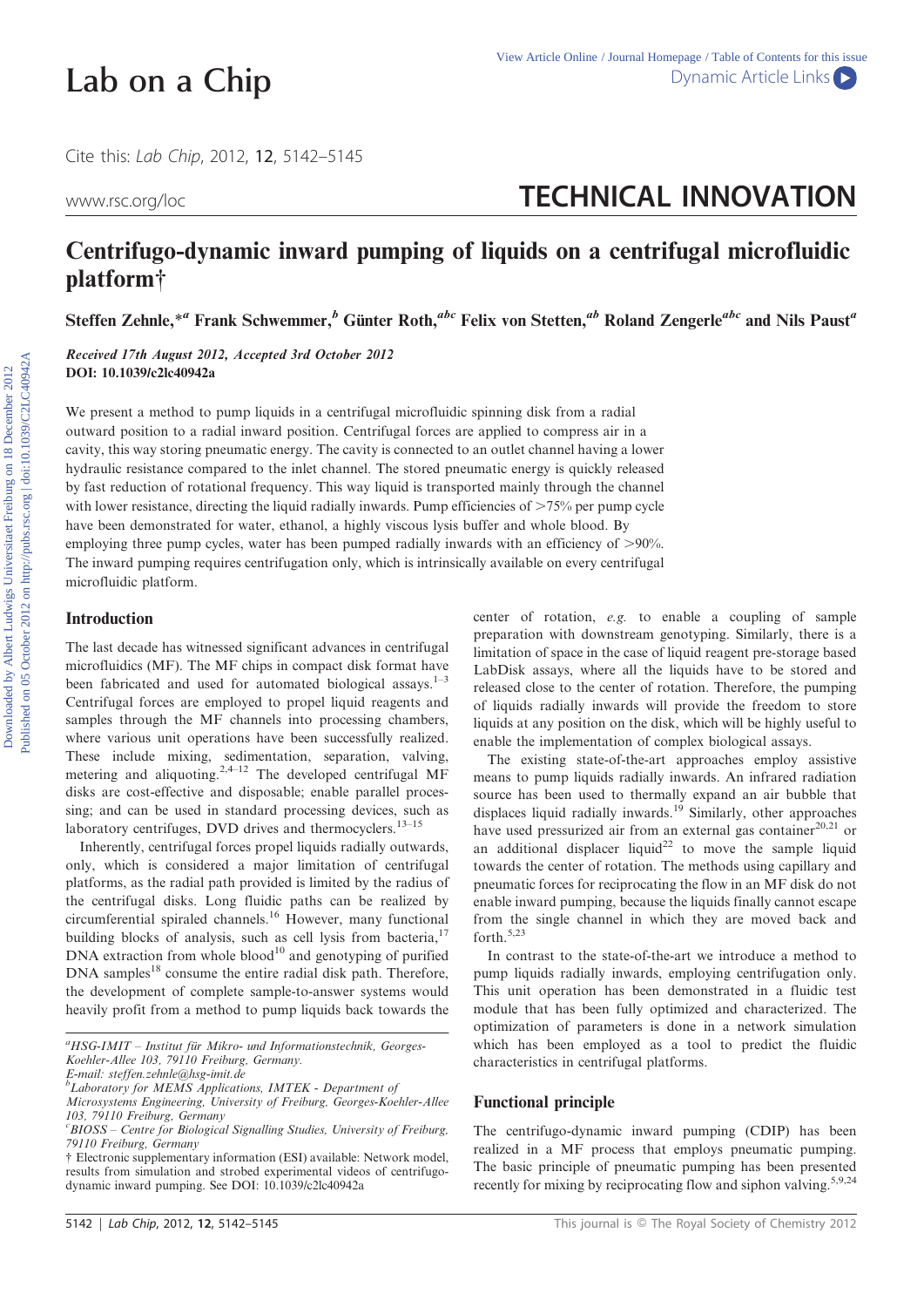

Fig. 1 Functional principle of centrifugo-dynamic inward pumping (CDIP) in a centrifugal microfluidic (MF) disk.

We have taken into account the viscous dissipation of fluids in microchannels and used the energy of a compressed gas bubble for passive inward pumping, as illustrated in Fig. 1 and 2. The pumping action is accomplished in two phases:

1. Compression: By centrifugation at high rotational frequency, the sample liquid is pumped by centrifugal forces from the inlet chamber through a narrow inlet channel into a radially outer compression chamber. The air in the compression chamber is encapsulated and compressed by the centrifugal pressure of the



Fig. 2 Implementation of CDIP in a centrifugal MF disk: A: The sample liquid is pipetted into the inlet chamber. B: At high rotational speed, the liquid is loaded into the compression chamber and compresses a gas volume. C: Gas overpressure in the compression chamber is balanced by centrifugal pressure in the channels. D: Fast deceleration of the disk rapidly reduces centrifugal pressure, so that the compressed gas volume quickly expands and displaces the liquid mainly through the outlet channel. E: The liquid stream in the outlet channel tears off, thereby terminating the pumping process. An optional siphon can be used to route the liquid again radially outwards, provided that the fill level in the collection chamber exceeds the siphon crest.

sample liquid in the inlet and outlet channels. This converts the centrifugal potential energy of the sample liquid into the potential energy of the pressurized air bubble. Subsequently, when the fill levels in the inlet channel, the compression chamber and the outlet channel reach equilibrium, the centrifugal pressure counterbalances the overpressure of the encapsulated air bubble in the compression chamber.

2. Collection: The fast deceleration of the MF disk to lower rotational frequencies rapidly decreases the centrifugal forces and hence the centrifugal pressure of the liquid exerted on the encapsulated air volume. The relative overpressure of the air leads to fast expansion of the air volume, by which the majority of the sample liquid is displaced through an outlet channel of large cross-section and low hydraulic resistance. At the same time, a minor fraction of the sample liquid is displaced through the inlet channel which has a smaller cross-section and higher hydraulic resistance. The high viscous dissipation in the narrow inlet channel that counteracts the bubble overpressure limits the backflow of liquid into the inlet chamber. This enables the major part of the sample liquid to be transferred to the radially inner collection chamber for further liquid processing. Such a passive pumping process is possible only by employing a dynamic method that involves a rapid ''switch-off'' of centrifugal pressure.

#### Modeling and simulation

A high hydraulic resistance in the inlet channel in comparison to the outlet channel ( $R_{\text{hvd,in}} \gg R_{\text{hvd,out}}$ ) is essential for CDIP.

However, the pumping process still needs to be optimized in order to maximize the pump efficiency, which is defined as

$$
\eta = \frac{V_{\text{pumped}}}{V_{\text{total}}}
$$

where  $V_{\text{pumped}}$  is the volume of the sample liquid collected in the collection chamber after pumping, while  $V_{total}$  is the total initial sample volume. We developed a network model to compute the pump efficiency for specific geometries and specific spin frequency protocols. The MF structure was broken down into single lumped model elements for all chambers and channels that have either radial or circumferential orientation. According to Kirchhoff's law applied to MF circuit theory, the pressure differences in a closed loop of fluidic elements sum up to zero.<sup>25</sup> The pressure difference,  $\Delta p$ , across each fluidic element is determined by the sum of the radial centrifugal pressure  $p_c$ , the viscous pressure drop  $p_v$ , the circumferential Euler pressure  $p_{\rm E}$ , the inertial pressure  $p_{\rm i}$  and the capillary pressure  $p_{\rm can}$ .

$$
\Delta p = p_{\rm c} + p_{\rm v} + p_{\rm E} + p_{\rm i} + p_{\rm cap}
$$

The various types of pressures are described below,

$$
p_c = \frac{1}{2} \rho \omega^2 (r_2^2 - r_1^2) \quad p_v = -28.4 \,\mu L \frac{1}{a^4} \, q
$$
  

$$
p_E = \rho L \dot{\omega} r \quad p_i = -\frac{\rho L}{A} \dot{q} \quad p_{cap} = \frac{4 \sigma \cos \theta}{a}
$$

where  $\rho$  represents the liquid density;  $\omega$  is the angular spin frequency;  $r_1$  and  $r_2$  are the minimum and maximum radial positions of the liquid, respectively;  $\mu$  is the liquid viscosity;  $L$  is the path length occupied by liquid;  $\vec{A}$  is the cross-sectional area;  $\vec{a}$  is the edge length

This journal is © The Royal Society of Chemistry 2012 **Lab Chip, 2012, 12, 5142–5145** | 5143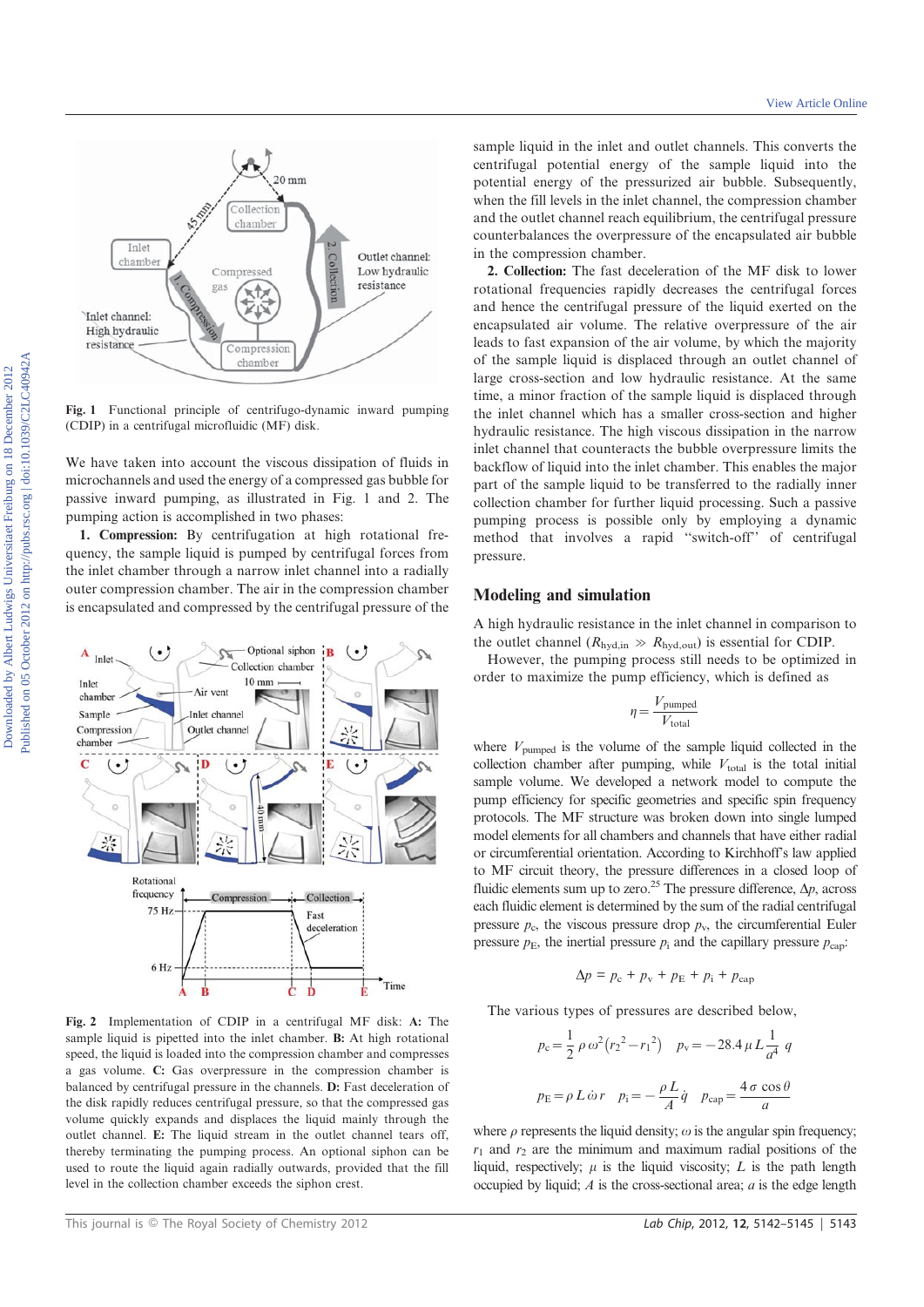of the cross-sectional area in channels;  $q$  is the volumetric flow rate;  $r$ is the mean radial position of circumferential channels;  $\sigma$  is the surface tension; and  $\theta$  is the contact angle. The encapsulated air volume was considered as an ideal gas for the developed model which is specified further in the ESI.<sup>†</sup>

The experimental pumping structure employs an inlet channel with a cross-sectional area of 120  $\mu$ m  $\times$  120  $\mu$ m. A network simulation setup in Saber 2004.06 (Synopsys, CA, USA) was used to optimize the outlet channel diameter in order to get the maximum pump efficiency,  $\eta$ . For 100–300 µl water samples,  $\eta$ reaches its maximum when the cross-sectional area of the outlet channel is 450  $\mu$ m × 450  $\mu$ m. For smaller diameters, R<sub>hyd,out</sub> approaches  $R_{\text{hyd,in}}$  which makes the pumping mechanism ineffective. Larger diameters lead to losses as the increased amount of liquid does not reach the collection chamber because it remains in the outlet channel as dead volume.

### Fabrication

The MF disk ( $\varnothing$  = 130 mm) was designed in SolidWorks 2011 (Concord, MA, USA) and manufactured in-house by HSG-IMIT Lab-on-a-Chip Design and Foundry Service (www.loachsg-imit.de/en/design-foundry-service). In brief, the channels were milled into 4 mm thick PMMA disks (Plexiglas, Evoniks, Germany) via CNC micromilling. The disks were sealed with a pressure sensitive adhesive polyolefin foil (#900320, HJ Bioanalytik, Germany) using a laminator roll. This allowed for the reuse of disks as the adhesive foil can be removed manually after each experiment. As ethanol dissolves the adhesive causing the foil to delaminate from the disk, thermally-bonded disks were employed for the ethanol samples. The thermally-bonded disks were made by sealing the PMMA disks with 50  $\mu$ m thick polystyrene (PS) foils (ErgoWin, Norflex, Germany) at  $105$  °C for 10 min under a force of 4 kN that was generated by a custom built hot press (Wickert, Germany).

#### **Experiments**

The disk was mounted onto an EC motor (Maxon, Switzerland) which was synchronized to an optical setup that records one image per revolution. The CDIP was tested by employing typical biologically-relevant liquid reagents having varying densities, viscosities and surface tensions. These include deionized water, ethanol, whole blood and a commercial lysis buffer (Buffer AL procured from Qiagen, Germany; a highly viscous lysis buffer used in the DNA extraction from whole blood) (Table 1). The high viscosity of the lysis buffer results from detergents and a high concentration of chaotropic salts. It was measured with the rheometer Physica MCR 101 (Anton Paar, Germany).



Fig. 3 CDIP of liquids with varying volumes at a deceleration of 30 Hz  $s^{-1}$ . The pump efficiency reaches its maximum between 200–300 µl.

Fig. 2 shows the implementation of the inward pumping module in the centrifugal MF disk. The sample liquids were pipetted into the inlet chamber through an inlet port. In order to investigate the volume dependence of the pump efficiency, the sample volumes were varied between 100-300 µl. The deceleration was varied between  $1-30$  Hz s<sup>-1</sup> to study the change in pump efficiency with the deceleration. In the case of whole blood, a 200  $\mu$ l sample (hematocrit: 42%, which is in the physiological range of 37–52%) was applied at 10 Hz  $s^{-1}$  and 30 Hz  $s^{-1}$ . All experiments were carried out in triplicates. The optional siphon enables the routing of liquid for further downstream processing after the termination of the inward pumping.

#### Results and discussion

The recorded real-time images were used to measure the fill levels in the collection chamber employing Photoshop CS4 (Adobe Systems Incorporated, CA, USA). These fill levels were applied in the SolidWorks construction to determine the pumped volume. The resulting pump efficiency,  $\eta$ , was plotted against the total liquid volume that was applied (Fig. 3). The simulation demonstrates the need for a minimum liquid volume to achieve  $\eta$  $> 0$ , which is due to the dead volume taken up by the channels. Our experiments demonstrate pump efficiencies of more than 75% for sample volumes between 200–300 ml. However, the simulation shows a decrease in the pump efficiency above a certain sample volume as the compression chamber has limited sample capacity. The experimental pump efficiency of the lysis buffer is lower than the simulated one, which is due to pinning effects in the compression chamber during collection.

Table 1 The properties of sample liquids used for the characterization of CDIP

|              | Density (g cm <sup><math>-3</math></sup> )                                                                                       | Viscosity (mPa s) | Surface tension (mN m <sup>-1</sup> ) |
|--------------|----------------------------------------------------------------------------------------------------------------------------------|-------------------|---------------------------------------|
| Water        | .00                                                                                                                              | 00.               | 72.9                                  |
| Ethanol      | 0.79                                                                                                                             | .20               | 23.0                                  |
| Lysis buffer | 1.16                                                                                                                             | 16.0              | N/A                                   |
| Whole blood  | $\sim 1.06^a$                                                                                                                    | $\sim$ 4 $-9^a$   | $\sim 60^a$                           |
|              | " The properties of blood change during centrifugation due to sedimentation of the cells. The viscosity is shear-rate dependent. |                   |                                       |